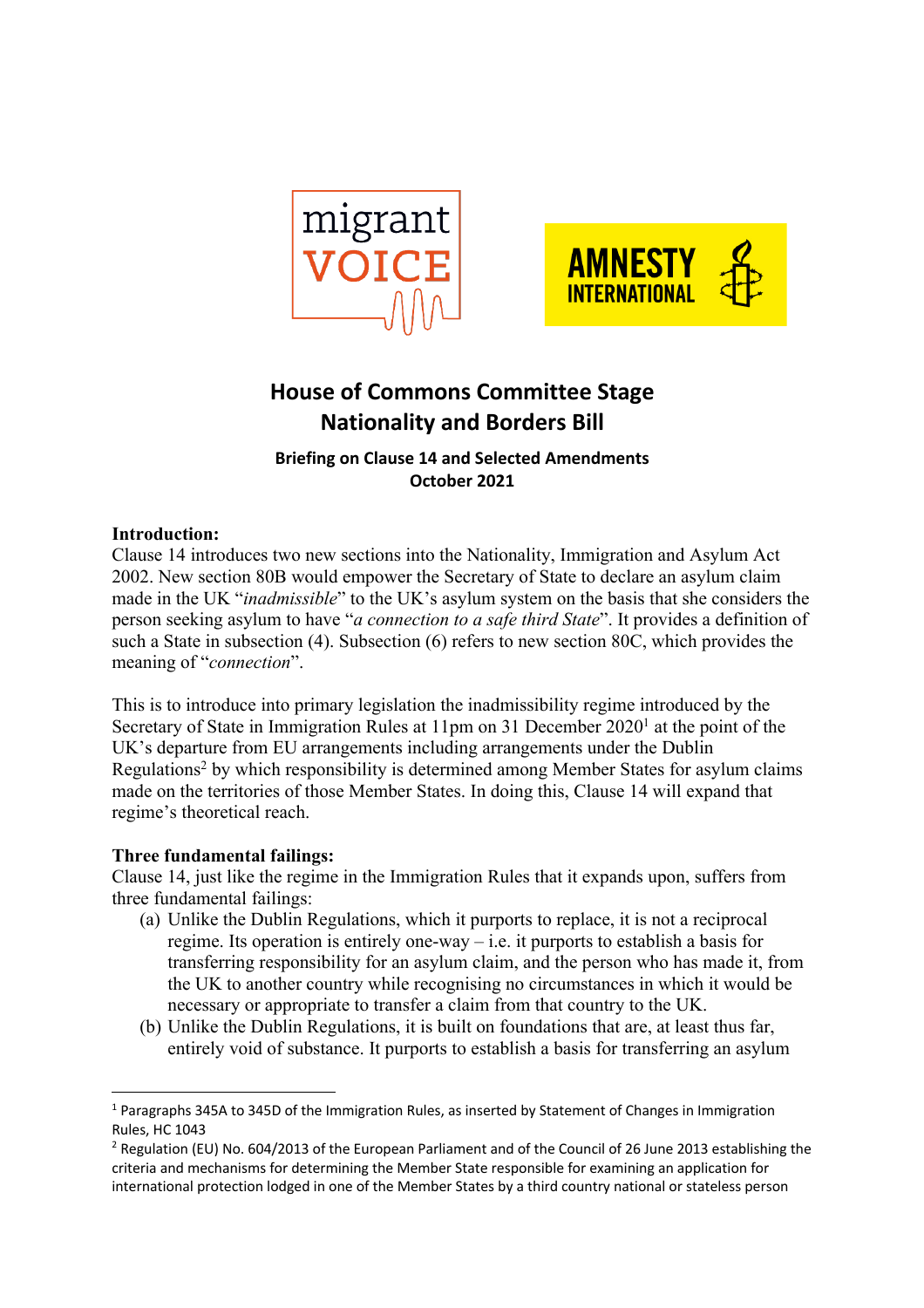claim, and the person who has made it, to another country with no agreement in place with that country to receive the person. Since 31 December 2020, the Home Office has been exacerbating delays and backlogs, not to mention people's uncertainty and distress, in its asylum system by notifying thousands of people of an intention to transfer them to other countries while having no capacity to do that.<sup>3</sup>

(c) Underpinning each of these failings is a third, which is profoundly undermining of the obligations that fall upon the UK and all other countries under the 1951 UN Convention relating to the Status of Refugees and international asylum law more broadly. That international law is founded on a principle of shared responsibility. Clause 14 is a particularly stark example in this Bill of a refusal to share responsibility and rather a determination to shift responsibilities onto others. Given the UK has long taken relatively little responsibility for either receiving people seeking asylum or providing asylum,4 this attempt to refuse and shift still more of what limited responsibility the UK is asked to take is especially harmful. It is a dangerous message to send to others, particularly those currently taking far more responsibility, that a relatively wealthy and stable country already taking so little responsibility considers it reasonable and appropriate to refuse to do even that much.

Amendment 26 (see below) provides particular opportunity to consider these profound failings in relation to Clause 14. Other amendments address discrete concerns regarding the safety or practicality of what is proposed.

### **Undermining Ministers' stated objectives:**

In addition to its three fundamental failings, Clause 14 is also contrary to specific objectives that Ministers' claim lie behind this Bill. Those objectives include improving protection provided to refugees,<sup>5</sup> reducing backlogs and delays<sup>6</sup> and saving costs.<sup>7</sup> Each of these is undermined by Clause 14. Rather than improving protection, it delays the provision of that. In doing so, it adds – as the existing regime in the Immigration Rules shows – to delays and backlogs in the asylum system. Those delays and backlogs add to costs – both costs of supporting people during the prolonged period during which their claims are simply put on hold and costs that are likely to be caused by the impact of delay and the anxiety and distress it will cause. While Ministers' assert an aim that claims be made as soon as is possible – itself a reasonable objective and one often closely connected to the ability of a person seeking asylum and the asylum system to engage most efficiently and effectively – delaying a claim duly made merely undermines any utility in it having been made more quickly.

#### **Contradiction at the heart of Ministers' analysis:**

Ministers make two assertions that cannot be reconciled with each other. The first assertion is that the UK asylum system is "*overwhelmed*".8 There is no justification for this assertion.

<sup>3</sup> See e.g. Oral Evidence of UNHCR to Public Bill Committee, *Hansard* HC, Public Bill Committee, 23 September 2021 : Col 92

<sup>4</sup> Comparisons with UK's nearest neighbours in Western Europe show that it continues to receive very modest numbers of people into its asylum system. This must also be put in the context that Europe is not a region receiving disproportionately high numbers of refugees.

<sup>5</sup> *Hansard* HC, 19 July 2021 : Col 706 *per* Home Secretary

<sup>6</sup> The Home Secretary made much reference to delays and efficiency at Second Reading including at *Hansard*  HC, 19 July 2021 : Cols 706 & 707

 $7$  Costs to the taxpayer were among the very first concerns raised by the Home Secretary at Second Reading: *Hansard* HC, 19 July 2021 : Col 705

<sup>8</sup> *Hansard* HC, 19 July 2021 : Col 709 *per* Home Secretary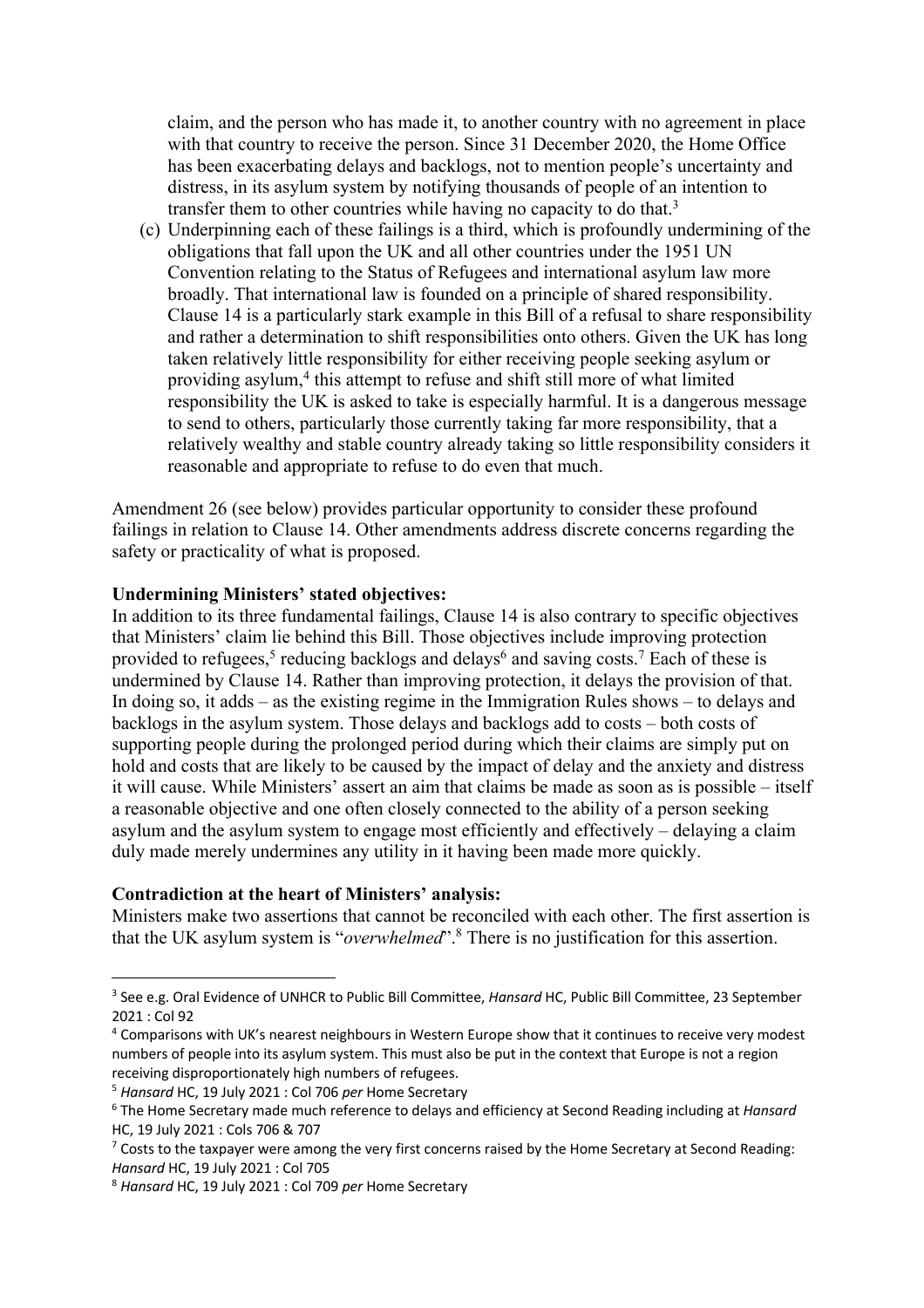However, the second assertion – which is necessary for the very viability of Clause  $14 - i$ s that Ministers can and will persuade other countries to accept transfer from the UK of people seeking asylum and their claims. At Second Reading, the Home Secretary specifically identified "*France, Germany, Belgium, the Netherlands, Italy and Greece*"9 as countries to which she contended people seeking asylum in the UK could and should be pursing their claims. These are countries already receiving larger, and in some cases very much larger, numbers of people into their asylum systems. Ministers expectation is that these countries should not only continue to manage these larger numbers of claims but, on top of this, should agree to receive more claims by transfer from the UK.

### **Dublin Regulations:**

Until end of 2020, the UK participated in this agreement between EU Member States. The agreement determined which of those States was responsible for an asylum claim made anywhere within their collective territory. Where that determination was that the responsible State was not the State where the asylum claim had been made, it set out the process by which a person and their claim were to be transferred from the State where the claim was made to the State responsible for it. There remain considerable problems with the Dublin Regulations, which have proved to be costly and ineffective in securing any reasonable sharing of responsibility among Member States. Responsibility under these arrangements tends to fall disproportionately on States such as Greece, Italy and Spain – being countries at the outer borders of the EU. This is not only unfair but has detrimental effects on both the efficiency of asylum procedures in those countries and confidence, more broadly, including among people seeking asylum, in such procedures. One impact has been to encourage people wishing to exercise their right in a particular country – where they may, for example, have family or other connections – to seek to avoid authorities for fear that this will prejudice any opportunity they may have to be able to make their claim in that country. As with so much asylum policy across Europe, including the UK, this continues to enable and empower smugglers, their exploitation and profits.

Stuart C McDonald Anne McLaughlin

*Clause 14, page 17, line 31, at end insert—*

*"(d) there are in law and practice—*

*(i) appropriate reception arrangements for asylum seekers; (ii) sufficient protection against serious harm and violations of fundamental rights; (iii) protection against refoulement;* 

**56**

*(iv) access to fair and efficient state asylum procedures, or to a previously afforded refugee status or other protective status that is inclusive of the rights and obligations set out at Articles 2-34 of the 1951 Convention;* 

*(v) the legal right to remain during the state asylum procedure; (vi) a grant of refugee status that is inclusive of the rights and obligations set out at Articles 2-34 of the 1951 Convention for those found to be in need of international protection;*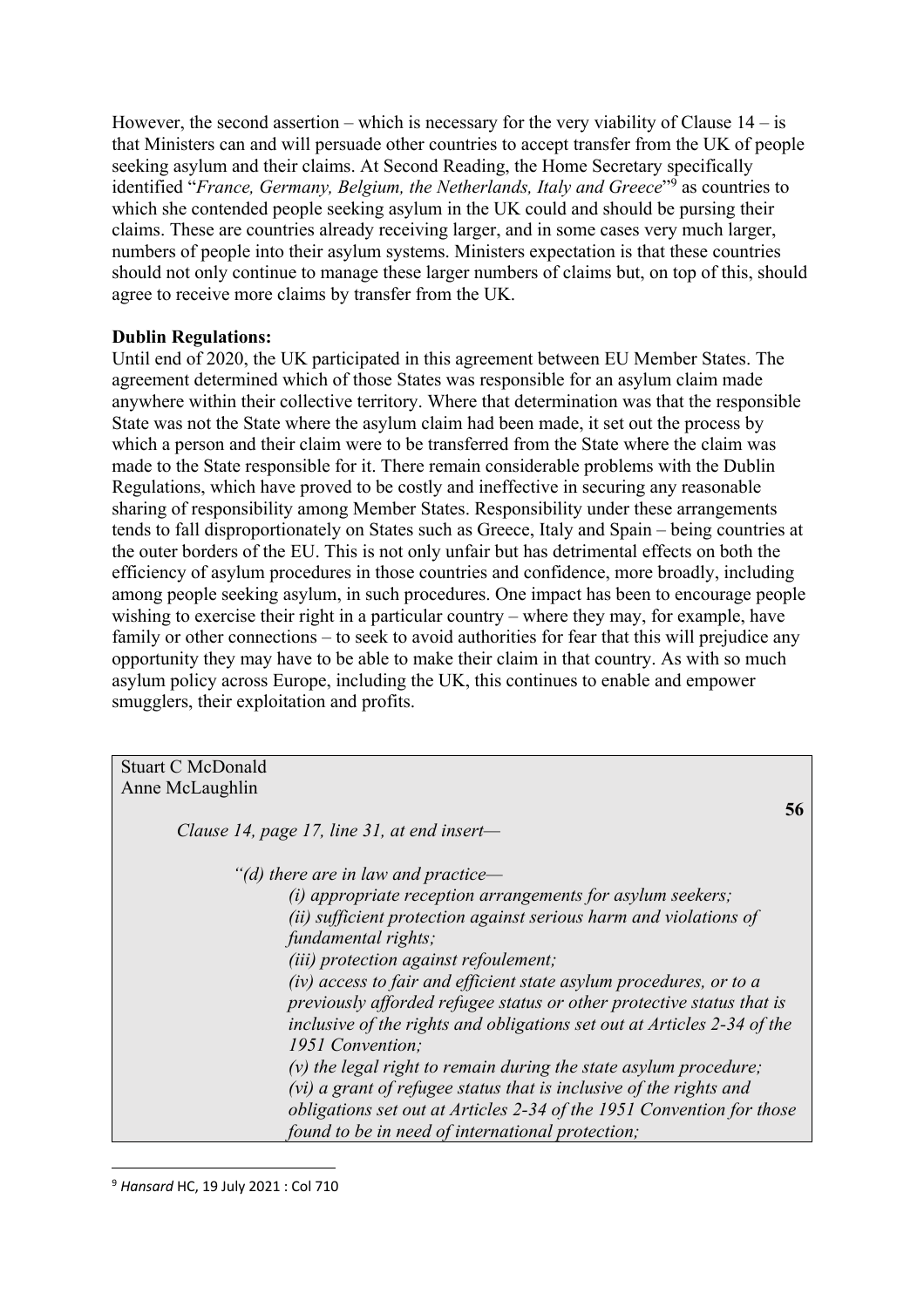*(e) it is safe for the particular claimant, taking into account their individual circumstances."* 

*Member's explanatory statement This amendment modifies the definition of a "safe third State".* 

# **Briefing:**

Amendment 56 seeks to do nothing more than ensure that the human rights of any person – including the right to seek and enjoy asylum from persecution – are fully respected in practice, rather than mere theory, before there is any attempt to transfer that person and that person's asylum claim to another country.

Given the focus on northern France and crossings of the Channel, it is important to recognise that many of the few people who attempt the crossing to the UK have not found safety there. They have met with violence and exclusion, including from the State authorities, and been unable to access asylum procedures or adequate shelter and other welfare provision.

Amnesty has on several occasions reported on human rights violations in northern France against people seeking asylum;<sup>10</sup> and, more recently, Human Rights Watch has reported on these same violations.11 They include the State, and its agents, subjecting women, men and children to violence, homelessness, deprivation and squalor. None of this is to question that France provides safety to a very much larger number of people than does the UK. But it emphasises that because a country is safe for one or many people does not mean it is safe for another. It similarly emphasises that the likelihood that a country will not prove safe for someone is exacerbated when its neighbours refuse to take their share of responsibility for providing asylum – by reducing either will or capacity within that country to uphold its obligations to do so. The more that is so, the more people will need to move.

Stuart C McDonald Anne McLaughlin

*Clause 14, page 17, leave out lines 35 to 38* 

**19**

*Member's explanatory statement* 

*This amendment removes subsection (6), which states that a claimant whose asylum claim has been denied by virtue of their connection to a particular safe third State may be removed to any other safe third State.* 

# **Briefing:**

Amendment 19 provides opportunity to probe Ministers regarding their intentions in relation to new section 80B(6) of the Nationality, Immigration and Asylum Act 2002, which is to be introduced by Clause 14.

<sup>10</sup> See e.g. https://www.amnesty.org/en/documents/ior40/3669/2021/en/ and

https://www.amnesty.org/en/documents/eur21/1585/2019/en/

<sup>11</sup> See https://www.hrw.org/news/2021/10/07/france-degrading-treatment-migrants-around-calais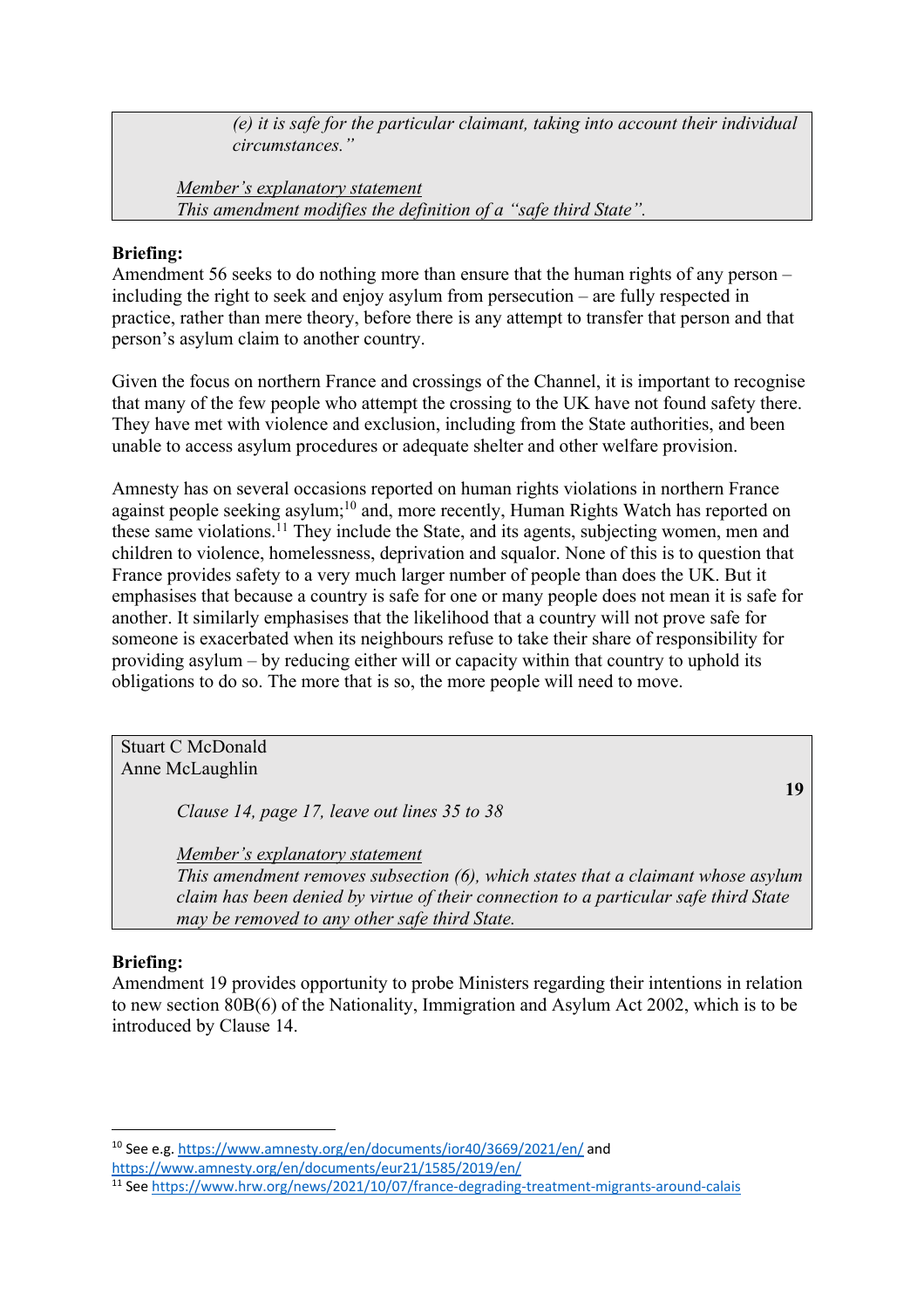Ministers have claimed that the UK asylum is "*overwhelmed*".12 This is, on its face, an extraordinary assertion given that asylum claims over the previous two years have fallen slightly;<sup>13</sup> and that the UK continues to receive very few people seeking asylum compared to many countries including its nearest European neighbours, such as France,<sup>14</sup> who would appear to be the countries most in Ministers' minds in relation to Clause 14.15

Even so, Clause 14 is an especially odd response to any concern about delays, costs and pressure of workload in the asylum system. As was entirely predictable, and predicted,<sup>16</sup> and has now been shown by the operation of the regime introduced to the Immigration Rules on 31 December 2020, a unilateral regime by which claims are declared inadmissible on the basis that they should be considered elsewhere, with no capacity to give effect to that, is merely to create the conditions for creating and exacerbating delays, backlogs and costs along with all the uncertainty and distress that comes with that.

New section 80B(6), on its face, would appear to significantly extend these harms to both the individual and the administration. It does so by inviting the Secretary of State, or her officials, to keep casting about for possible places to transfer someone and that person's claim rather than addressing their inability to transfer the person and claim to the place or places initially proposed or intended. Subsection (6) tends to emphasise the general nature and purpose of Clause 14, which is to forever seek to avoid responsibilities rather than take them while demanding that others take the responsibilities that are to be shunned.

Stuart C McDonald Anne McLaughlin **20** *Clause 14, page 17, line 40, leave out "may" and insert "must"* 

*Member's explanatory statement* 

*In cases where it is unlikely to be possible to remove the claimant to a safe third State, or in other exceptional circumstances, this amendment would require otherwise inadmissible claims to be considered under the immigration rules.* 

### **Briefing:**

If Clause 14 is to stand part of the Bill, this amendment ought to be entirely uncontroversial. If the Secretary of State has determined that transferring the person and their claim to another country is unlikely to be possible, why should there be any hesitation about her being required to deal with the claim made to her? That should be similarly so if she has determined there are circumstances in which she should consider the claim – though why should such circumstances need to be "*exceptional*"?

<sup>12</sup> *Hansard* HC, 19 July 2021 : Col 709 *per* Home Secretary

<sup>&</sup>lt;sup>13</sup> Government Immigration Statistics show 35,737 asylum claims received in 2019, 29,815 claims in 2020 and 14,670 claims in the first half of 2021 (substantially below the first half in 2019).

<sup>&</sup>lt;sup>14</sup> EU official datasets show France to have received in September 2021 alone, 14,240 asylum claims. In recent years, France has been receiving into its asylum system between 3-4 times the number of people received by the UK into its asylum system.

<sup>15</sup> See e.g. *Hansard* HC, 19 July 2021 : Col 710 *per* Home Secretary

<sup>&</sup>lt;sup>16</sup> See Amnesty International UK's letter to the Minister in December 2020 (and the Minister's response): https://www.amnesty.org.uk/resources/amnesty-uk-letter-immigration-minister-ministers-reply-regardingimmigration-rules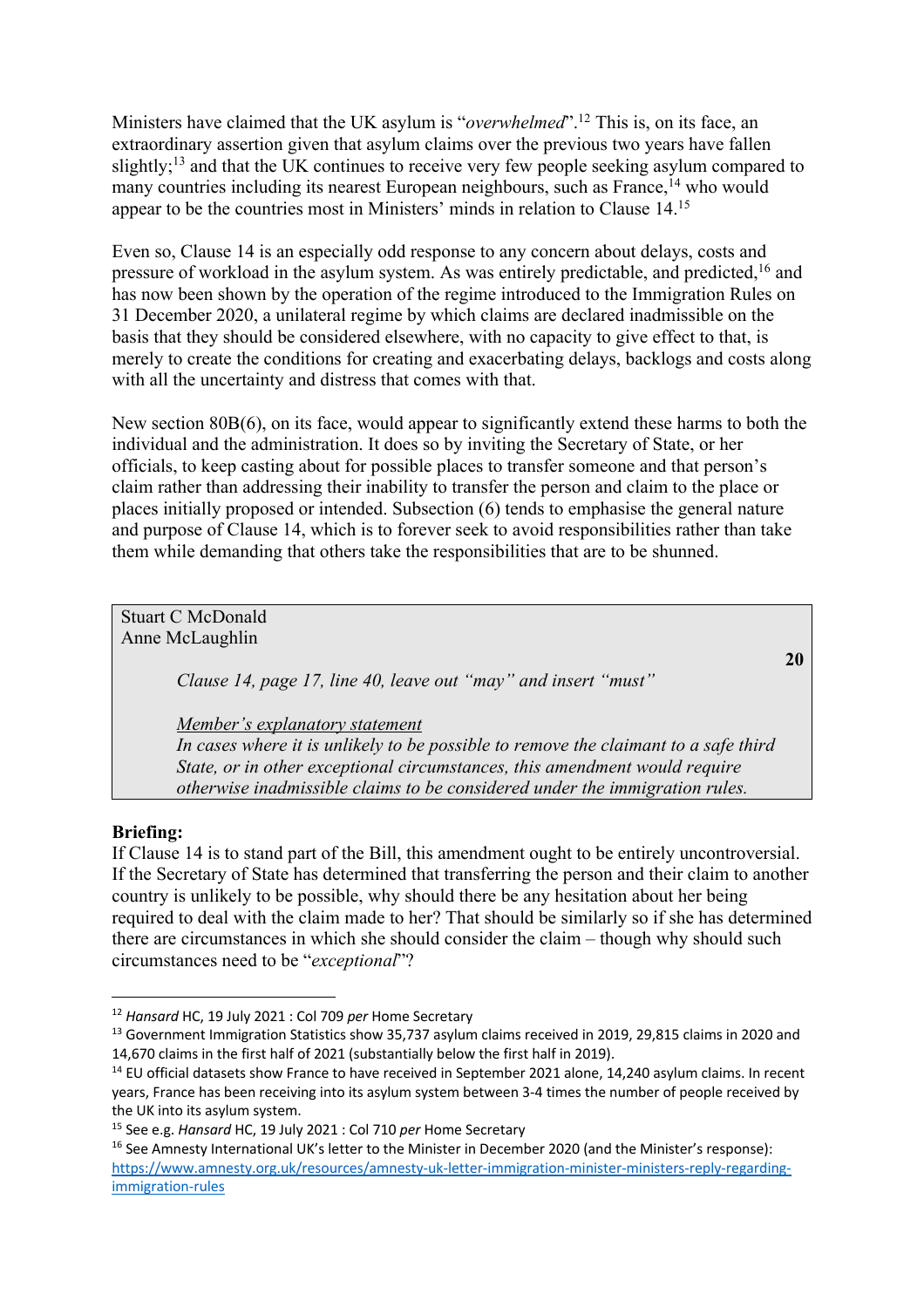The use of the word "*may*" rather than "*must*" appears to have no purpose save to permit the Secretary of State room to hesitate or vacillate in the face of her own recognition – however unwelcome that may be to her – that the claim must be determined in the UK. That is a recipe for aggravating still further the delays, backlogs and costs, with all the attendant uncertainty and distress, to which Clause 14, if implemented, will undoubtedly lead.

Stuart C McDonald Anne McLaughlin

*Clause 14, page 17, line 41, leave out line 41 to line 2 on page 18 and insert—*

*"(a) in the absence of a formal, legally binding and public readmission agreement between the United Kingdom and the State to which the person has a connection;* 

*(b) as soon as the proposed State of readmission refuses to accept the person's return or if the person's readmission has not been agreed within three months of the registration of their asylum claim, whichever is sooner; (c) if, taking into account the claimant's personal circumstances, including the best interests of any children affected by the decision, it is more appropriate that the claim be considered in the United Kingdom; (d) in such other cases as may be provided for in the immigration rules".* 

*Member's explanatory statement* 

*This amendment broadens the circumstances in which the Secretary of State must consider an asylum application, despite a declaration of inadmissibility.* 

# **Briefing:**

Amendment 21 seeks to replace the vague circumstances, currently set out in subsection (7), in which the Secretary of State is to take responsibility for an asylum claim that she has either designated or proposed to designate as inadmissible to the UK asylum system.

If Ministers are truly concerned to address and reduce delays, backlogs and costs, more explicit control over the circumstances in which a claim may be declared and maintained as "*inadmissible*", such as by this amendment, is clearly required. Nonetheless, it is our view that even this amendment does not go sufficiently far to address the failings with Clause 14 because it provides for no reciprocity in any arrangements that may be agreed with a third country. To that extent – though it may be questionable whether the Secretary of State will be able to agree non-reciprocal arrangements (or at what price she would have to pay to secure them) – the amendment maintains the fundamental failing of Clause 14 by its undermining of the principle of shared responsibility on which the international asylum regime is based.

Stuart C McDonald Anne McLaughlin

*Clause 14, page 17, line 33, leave out "5" and insert "3"* 

*Member's explanatory statement* 

**18**

**21**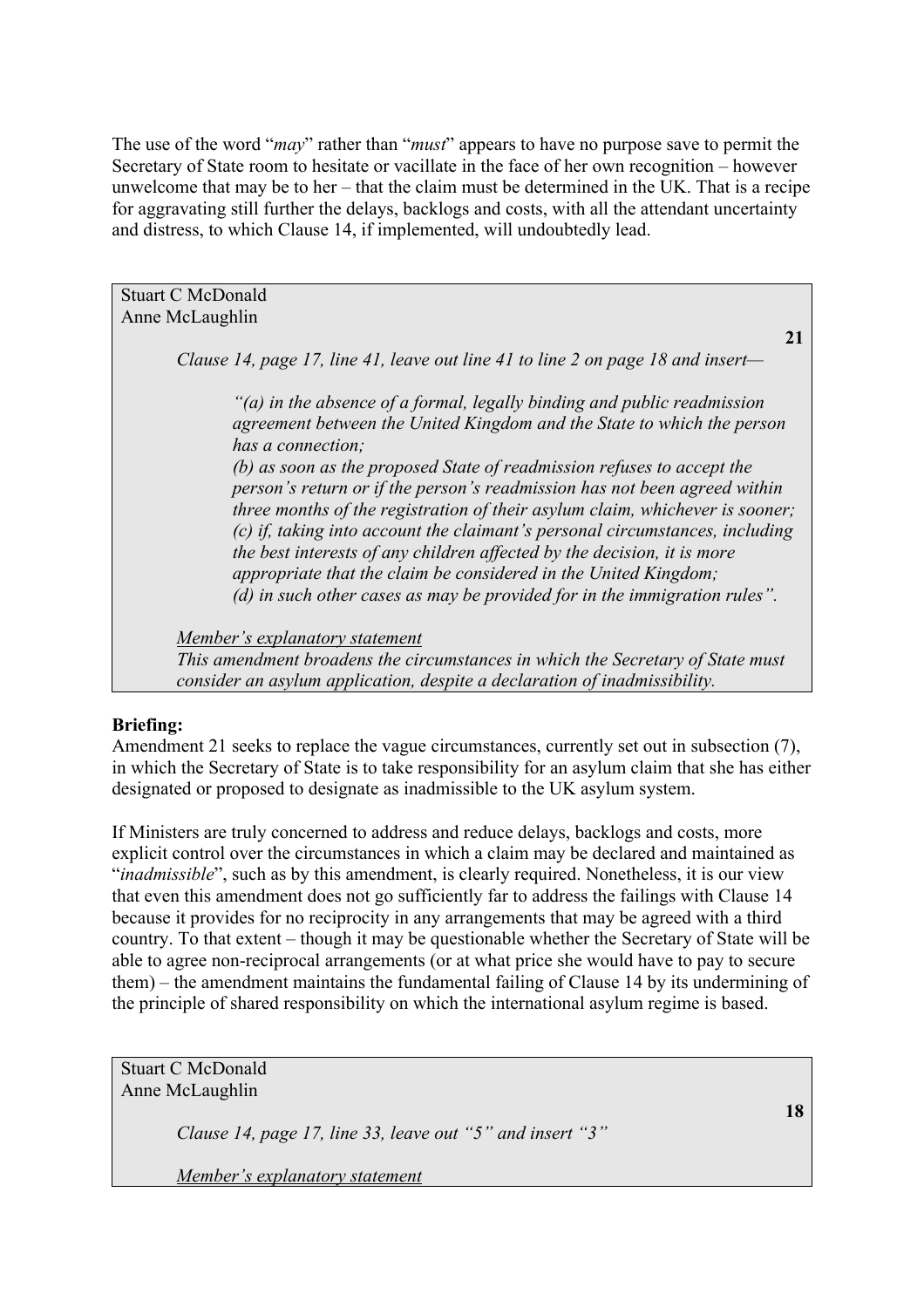| This amendment is consequential on a later amendment about the definition of<br>"connection".                                                                                                        |    |
|------------------------------------------------------------------------------------------------------------------------------------------------------------------------------------------------------|----|
| Clause 14, page 18, line 13, leave out line 13 and insert-                                                                                                                                           | 22 |
| "(a) has been granted refugee status or another protective status in the safe<br>third state that is inclusive of the rights and obligations set out at Articles 2<br>to 34 of the 1951 Convention". |    |
| <u>Member's explanatory statement</u><br>This amendment would strengthen the safeguards in place before a "connection"<br>can be relied on for the purposes of inadmissibility.                      |    |
| Clause 14, page 18, leave out lines 16 to 24                                                                                                                                                         | 23 |
| Member's explanatory statement<br>This amendment changes the definition of a "connection" to a safe third State.                                                                                     |    |
| Clause 14, page 18, leave out lines 35 to 37                                                                                                                                                         | 24 |
| <u>Member's explanatory statement</u><br>This amendment changes the definition of a "connection" to a safe third State.                                                                              |    |

# **Briefing:**

Amendments 18, 22, 23 and 24 are concerned with the definition of "*connection*" that is provided by new section 80C of the Nationality, Immigration and Asylum Act 2002, which is to be introduced by Clause 14.

Amendment 18 is merely consequential on amendments 23 and 24, which remove from the Bill two circumstances in which it is currently said that a connection for the purpose of the inadmissibility regime is established. Amendment 24 would remove subsection (5), which introduces what is termed "*Condition 5*". That condition is especially vague. Whereas it requires some relation to the "*claimant's particular circumstances*", it says nothing of what is meant by that. Such vagueness can only aggravate the prospect of delays, backlogs and costs that will be caused by Clause 14.

Amendment 22 and 23 ought to be read together. The former revises subsection (1) in a way designed to ensure that it only applies where the protection status given to the refugee, in the country to which it is said that person has a connection, is in compliance with what is required by the 1951 UN Convention relating to the Status of Refugees. The latter removes any prospect that a protection status less than that which is required by the Convention will suffice.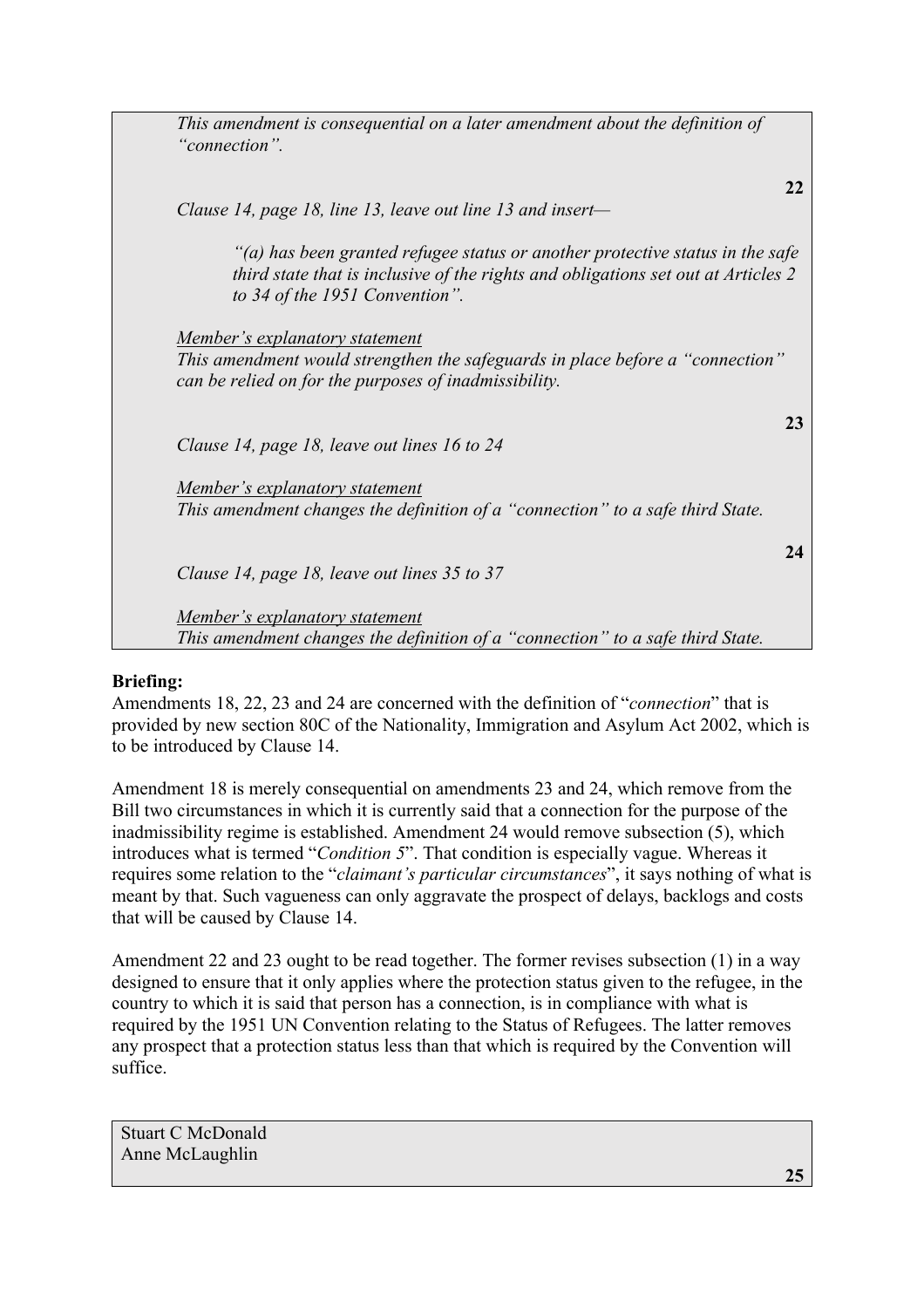*Clause 14, page 18, leave out lines 38 to 43 and insert—*

*"(6) For the purposes of this section, a "relevant claim" to a safe third State is a claim for refugee status or other protective status that is inclusive of the rights and obligations set out at Articles 2 to 34 of the 1951 Convention."* 

*Member's explanatory statement This amendment changes the definition of a "relevant claim" to a safe third State.* 

# **Briefing:**

Amendment 25 is consistent with amendment 22. In short, if the making of an asylum claim in another country is to establish the connection necessary for declaring a person's claim in the UK to be inadmissible, it must be the case that the protection status offered in that other country to a refugee is fully compatible with the 1951 UN Convention relating to the Status of Refugees.

This ought to be uncontroversial. If Ministers do not accept this, they will be explicitly further undermining the Convention and the international asylum law system that they say is at risk of being disrespected.17 They will be doing so by effectively endorsing a view that the Convention need not be respected and, rather than meeting the standards it requires of States, it is permissible to do and provide less. Sadly, this way of undermining the Convention is a feature elsewhere in this Bill including in later provisions concerning the meaning of the Convention. This is dangerous – for it specifically endorses and encourages others to fail to meet, or refuse altogether, their own obligations. It is especially concerning that the UK may do this given its relative wealth and stability and the fact that it continues to receive so few asylum claims and provide asylum to so few people. Ironically, the impact of this may be to encourage more people to seek asylum in the UK because they are unable to find a place of safety elsewhere.

Stuart C McDonald Anne McLaughlin **26** *Clause 14, page 18, line 46, at end insert— "80D Conditions for implementation of section 80B (1) The Secretary of State may not make a declaration under section 80B(1) in relation to any State unless there are in place reciprocal arrangements with that State by which— (a) that State has agreed to receive from the United Kingdom a person with a connection to it; and (b) the United Kingdom has agreed to receive from that State a person who has made an asylum claim in that State who has a connection to the United Kingdom.*

<sup>17</sup> *Hansard* HC, 19 July 2021 : Col 711 *per* Home Secretary (albeit the Home Secretary's complaint is directed, and wrongly directed, at people seeking asylum)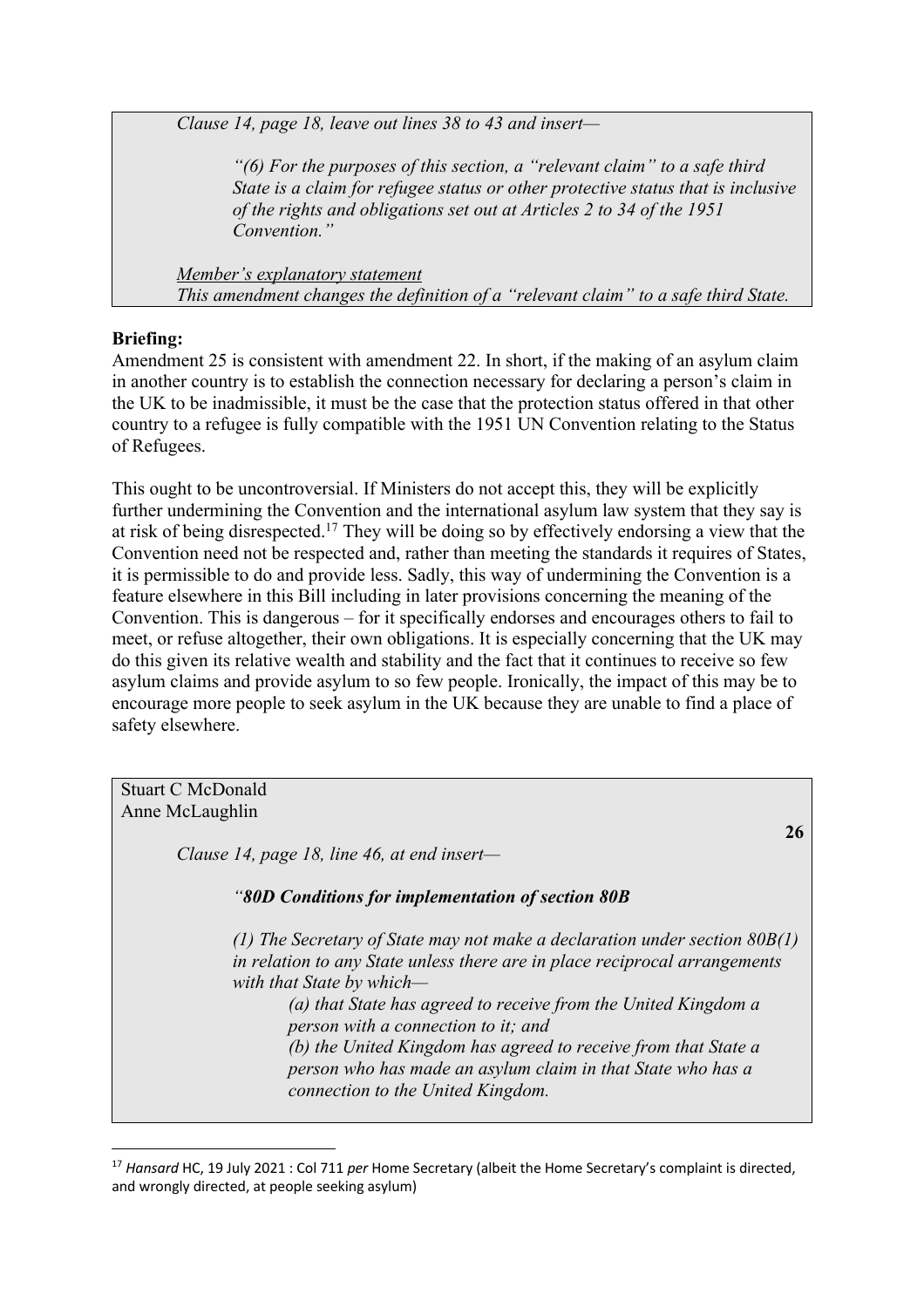*(2) For the purposes of subsection (1), any reciprocal arrangements must provide for the period within which a State is to receive a person from the United Kingdom; and any declaration made under section 80B(1) shall cease to apply if that period has passed and the person remains in the United Kingdom. (3) The period to which subsection (2) refers must not be longer than 6 months from the date the asylum claim to which it relates is first made. (4) Notwithstanding subsection (3), the passing of the period shall not prevent the transfer of a person from the United Kingdom to another State in which the person has a family member and to which the person wishes to be transferred. (5) The Secretary of State may not make a declaration under section 80B(1) in relation to any person who— (a) has a family member in the United Kingdom; (b) has been lawfully resident in the United Kingdom; (c) has worked for or with any United Kingdom Government body or other body carrying out work for or sponsored by the United Kingdom Government; or (d) has a family member who has been lawfully resident in the United Kingdom or worked with or for such a body. (6) In this section— "a family member" means a child, grandchild, parent, grandparent, brother, sister, uncle, aunt, nephew or niece." Member's explanatory statement* 

*This amendment would prevent the Secretary of State from rejecting asylum claims on the grounds that the claimant has a connection to a safe third State unless the UK has reciprocal arrangements with that State.*

# **Briefing:**

Amendment 26 would introduce new section 80D to the Nationality, Immigration and Asylum Act 2002 to address the three fundamental failings with Clause 14 and the current inadmissibility regime that was introduced into the Immigration Rules at 11pm on 31 December 2020. Those failings are outlined in the introductory paragraphs to this Briefing. Amendment 26 addresses these failings as follows.

Firstly, subsection (1) addresses the absence of reciprocity. It would require the Secretary of State to establish reciprocal arrangements with any third country with whom she intends to operate her inadmissibility regime.

Secondly, subsections (1) to (3) address the absence of foundations for the Secretary of State's current regime in the Immigration Rules. By requiring reciprocal arrangements to be established with relevant third countries, it would ensure the existence of those foundations before more claims are declared inadmissible on the basis of an intention to transfer someone and their claim to another country, which intention the Secretary of State is incapable of implementing. Those arrangements need to establish, with clarity, the means by which any